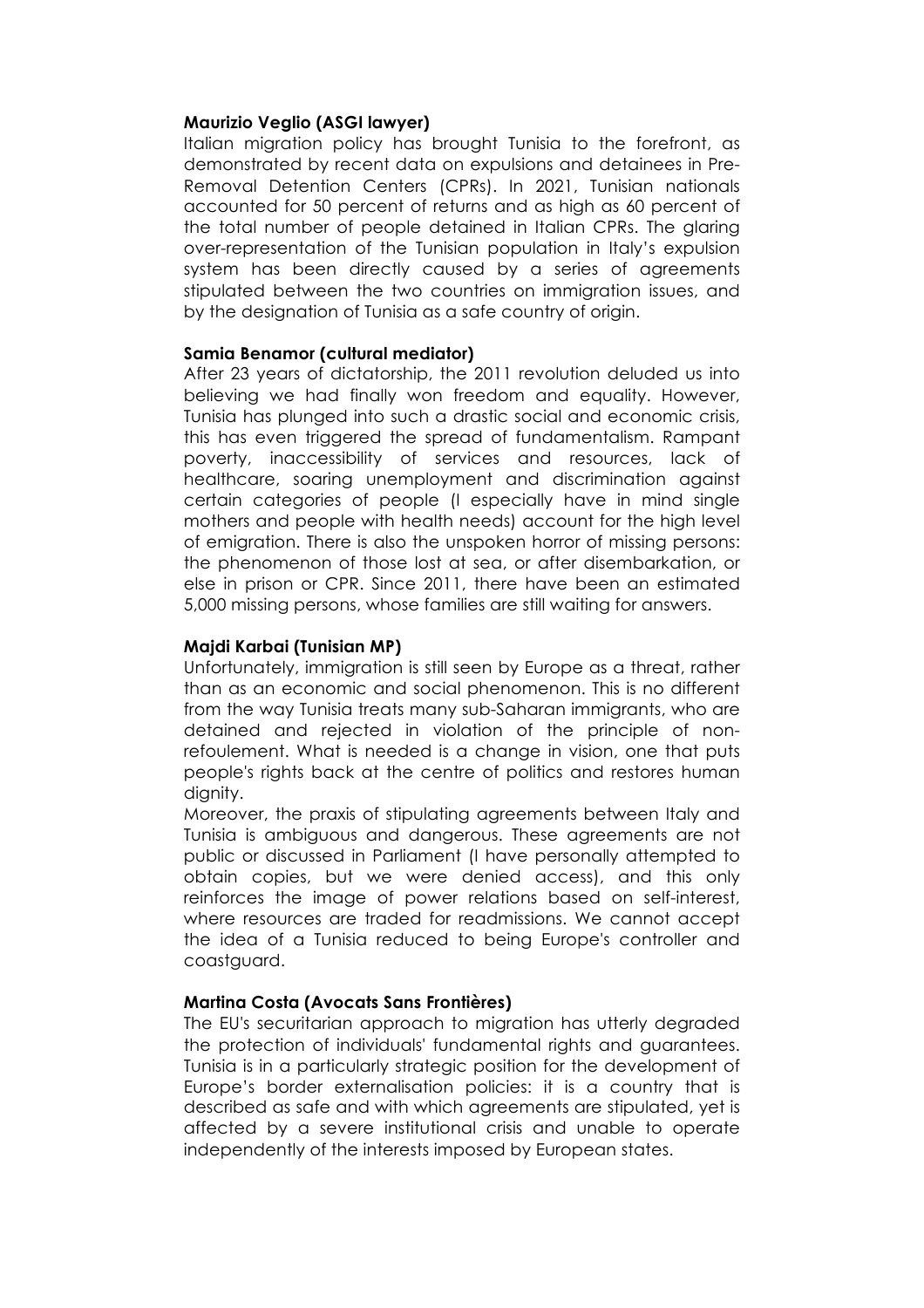Over the past several years, Tunisia has become the leading country in terms of arrival numbers in Italy, and the response of the Italian authorities was quick to follow. Agreements, often confidential, between representatives of both countries ensure funding and equipment to the Tunisian coast guard to prevent irregular departures, alongside guarantees to speed up procedures for readmissions from Italy. This has led to an exponential increase in interceptions at sea by the Tunisian coast guard, with total disregard for the needs of the local population.

# **Bilel Mechri (Tunisian lawyer)**

Up until 1995, there had been free movement between Tunisia and Italy, but the Schengen Agreement represented a point of no return for many Tunisians, who were from then on forced to migrate under conditions of irregularity. The 2011 revolution led to a new increase in departures and to a massive influx of asylum seekers from neighbouring countries. This all took place in a country, Tunisia, which, despite a bill filed in Parliament in 2012, has not yet regulated the recognition of international protection.

In parallel, the increase in applications for international protection from Tunisian nationals in Italy has fostered significant collaboration between lawyers from both countries, which in many cases has enabled requests to be supported through the retrieval of opinions, documents and information from qualified sources.

# **Barbara Spinelli (ASGI lawyer)**

Despite the definition of Tunisia as a safe country of origin, there are many categories of people whose fundamental rights are not respected. I am thinking of members of the LGBTQI community, of young adults, who are often victims of domestic violence and labour exploitation, of people who are denied access to medical care or to the labour market.

Yet the designation as a safe country of origin suggests that administrative bodies consider asylum seekers from Tunisia as economic migrants. The application of the accelerated procedure for recognition of international protection severely restricts the time allocated to processing the application, preventing proper information and full understanding of what is happening. This all seriously undermines the effectiveness of the right to asylum, with the risk of re-victimisation of individuals who are already highly traumatised.

# **Monica Cristina Gallo (Ombudsperson for the Rights of Persons Deprived of Liberty, Municipality of Turin)**

The high percentage of Tunisian citizens in the CPR of Turin makes it difficult to take care of individual detainees, who often do not understand the reasons for their meaning of detention*.* Their disorientation worsens during the repatriation operations, which in some instances we have been able to monitor. This is a sequence of events that many migrants experience under harsh and distressing conditions: the abrupt awakening in the early morning